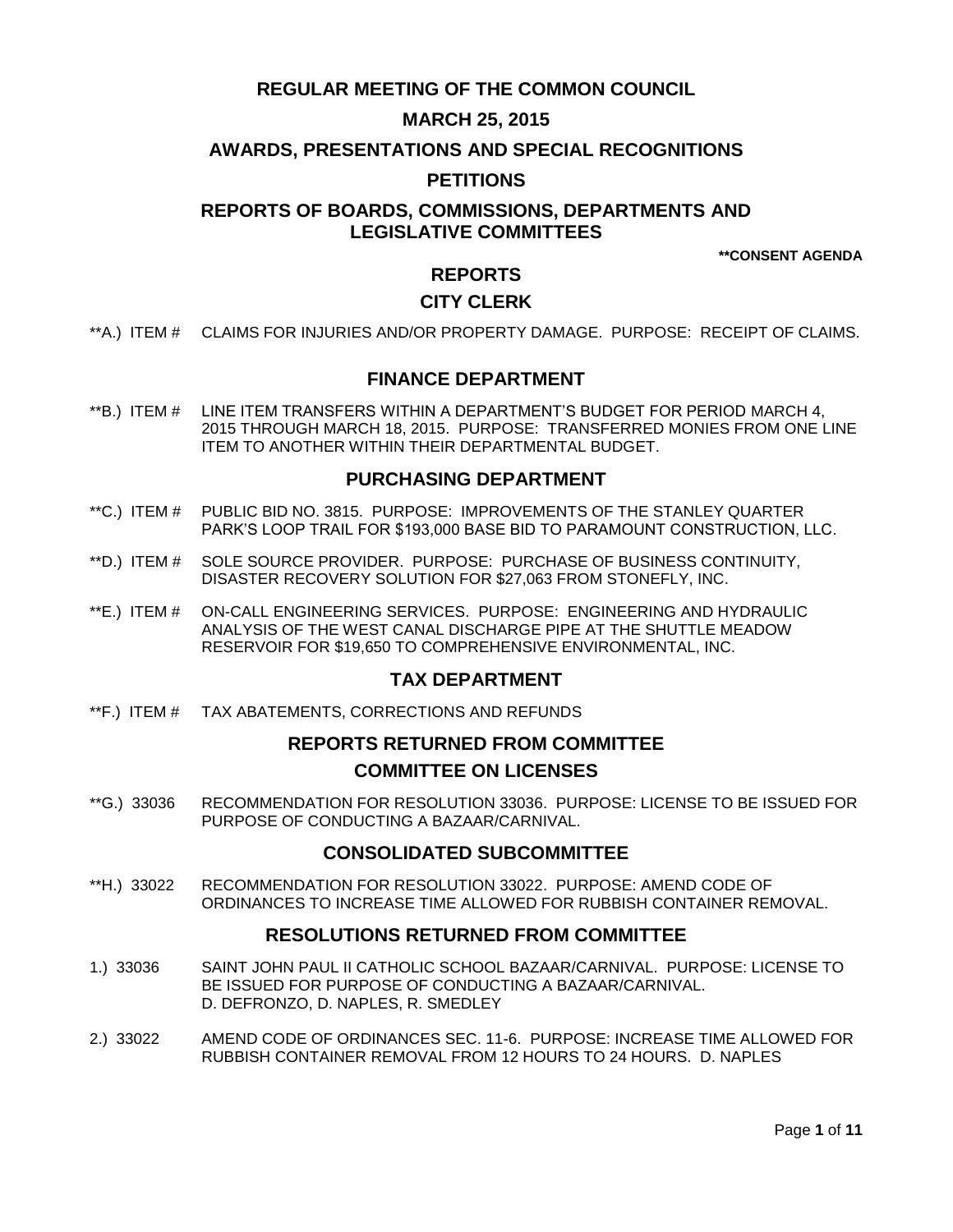# **NEW RESOLUTIONS**

- 3.) ITEM # GENERAL FUND [BUDGET AMENDMENT. PURPOSE: INCREASE GENERAL FUND](#page-7-0)  [PARKS, RECREATION AND COMMUNITY SERVICES DEPARTMENT'S WILLOW BROOK](#page-7-0)  [CONCESSIONAIRE/SPORTS COMPLEX REVENUE AND EXPENSES.](#page-7-0)  [S. BLACK, D. DEFRONZO, J. GIANTONIO, E. MAGNUSZEWSKI, D. SALERNO](#page-7-0)
- 4.) ITEM # [BUDGET AMENDMENT. PURPOSE: AMEND EXPENDITURE AND REVENUE ACCOUNTS](#page-8-0)  [FOR PARKS AND RECREATION DEPARTMENT'S DONATIONS ACCOUNT.](#page-8-0)  [S. BLACK, D. DEFRONZO, J. GIANTONIO, E. MAGNUSZEWSKI, D. SALERNO](#page-8-0)
- 5.) ITEM # [BUDGET AMENDMENT. PURPOSE: AMEND EXPENDITURE AND REVENUE ACCOUNTS](#page-8-1)  [FOR PARKS AND RECREATION AND COMMUNITY SERVICE](#page-8-1) DEPARTMENT'S PARK [SECURITY ACCOUNT. S. BLACK, D. DEFRONZO, J. GIANTONIO, E. MAGNUSZEWSKI,](#page-8-1)  [D. SALERNO](#page-8-1)
- 6.) ITEM # [PUBLIC BID NO. 3817. PURPOSE: STANLEY GOLF COURSE SOD REPLACEMENT](#page-9-0)  [POTENTIAL CONTRACTS WITH YARD GROUP LANDSCAPING, STONEHEDGE](#page-9-0)  [LANDSCAPING, WINDING BROOK TURF FARM AND TUCKAHOE TURF FARM NOT TO](#page-9-0)  [EXCEED \\$600,000. S. BLACK, D. DEFRONZO, J. GIANTONIO, E. MAGNUSZEWSKI, D.](#page-9-0)  [SALERNO](#page-9-0)

### **UNFINISHED BUSINESS**

- 32554 RESOLUTION RE: APPROVAL OF AGREEMENT BETWEEN THE CITY OF NEW BRITAIN AND LOCAL 1186. TABLED 11/13/2013
- 32697 REPORT OF PURCHASING DEPT. RE: ON CALL ENGINEERING SERVICES LANDFILL AND RECYCLING CENTER COMPLIANCE MONITORING – PUBLIC WORKS DEPT. TABLED 04/23/2014
- 32767 RESOLUTION RE: FISCAL YEAR 2015 COMMUNITY SERVICES BUDGET AMENDMENTS. TABLED 06/11/2014
- 32953 RESOLUTION RE: APPROVAL OF AGREEMENT BETWEEN THE CITY OF NEW BRITAIN AND LOCAL 871 – NEW BRITAIN FEDERATION OF TEACHERS TABLED 12/10/2014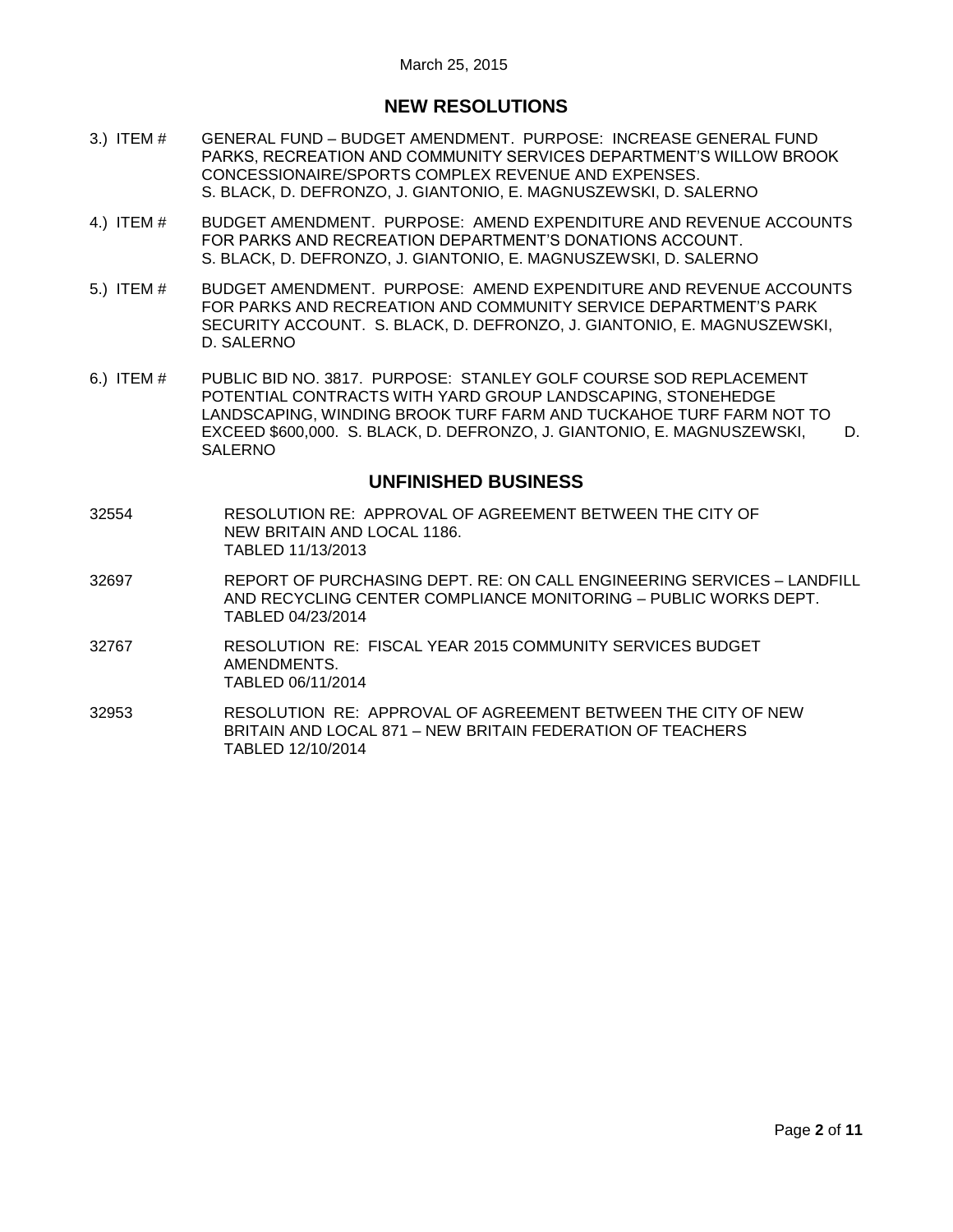## **REGULAR MEETING OF THE COMMON COUNCIL**

# **MARCH 25, 2015**

### **AWARDS, PRESENTATIONS AND SPECIAL RECOGNITIONS**

### **PETITIONS**

# **REPORTS OF BOARDS, COMMISSIONS, DEPARTMENTS AND LEGISLATIVE COMMITTEES**

**\*\*CONSENT AGENDA**

### **REPORTS**

## **CITY CLERK**

<span id="page-2-0"></span>\*\*A.) ITEM # CLAIMS FOR INJURIES AND/OR PROPERTY DAMAGE. PURPOSE: RECEIPT OF CLAIMS.

REPORT OF: City Clerk

To Her Honor, the Mayor, and the Common Council of the City of New Britain: the undersigned beg leave to report the following:

ITEM #:

RE: CLAIMS FOR INJURIES AND/OR PROPERTY DAMAGE

CLAIMANTS NAME

Anderson, Andre L. Dostie, Craig S. Hickox, Patricia D. Inturri, Jr., Joseph LaClair, Claire M. Marzi, William M. Murach, Stanislawa Semidey, Archie by Atty. Nicholas R. Nesi Soto, Wilfredo Zurawski, Katarzyna Wojtusiak, Grace

Mark H. Bernacki City Clerk

### **FINANCE DEPARTMENT**

<span id="page-2-1"></span>\*\*B.) ITEM # LINE ITEM TRANSFERS WITHIN A DEPARTMENT'S BUDGET FOR PERIOD MARCH 4, 2015 THROUGH MARCH 18, 2015. PURPOSE: TRANSFERRED MONIES FROM ONE LINE ITEM TO ANOTHER WITHIN THEIR DEPARTMENTAL BUDGET.

REPORT OF: Finance Department

To Her Honor, the Mayor, and the Common Council of the City of New Britain: the undersigned beg leave to report the following:

ITEM #:

RE: Line Item Transfers within a department's budget for the period March 4, 2015 through March 18, 2015 (This report for information purposes only)

In accordance with the city of New Britain ordinance of Article VII – Finance, Section 2-494(3), the following departments have transferred monies from one line item to another within their departmental budget (total department budget has not changed). Each transfer will be continuously numbered from month to month throughout the fiscal year. This report represents the transfers executed by the mayor in accordance with the aforementioned ordinance for the period ending March 18, 2015

7. Department: Disabilities Commission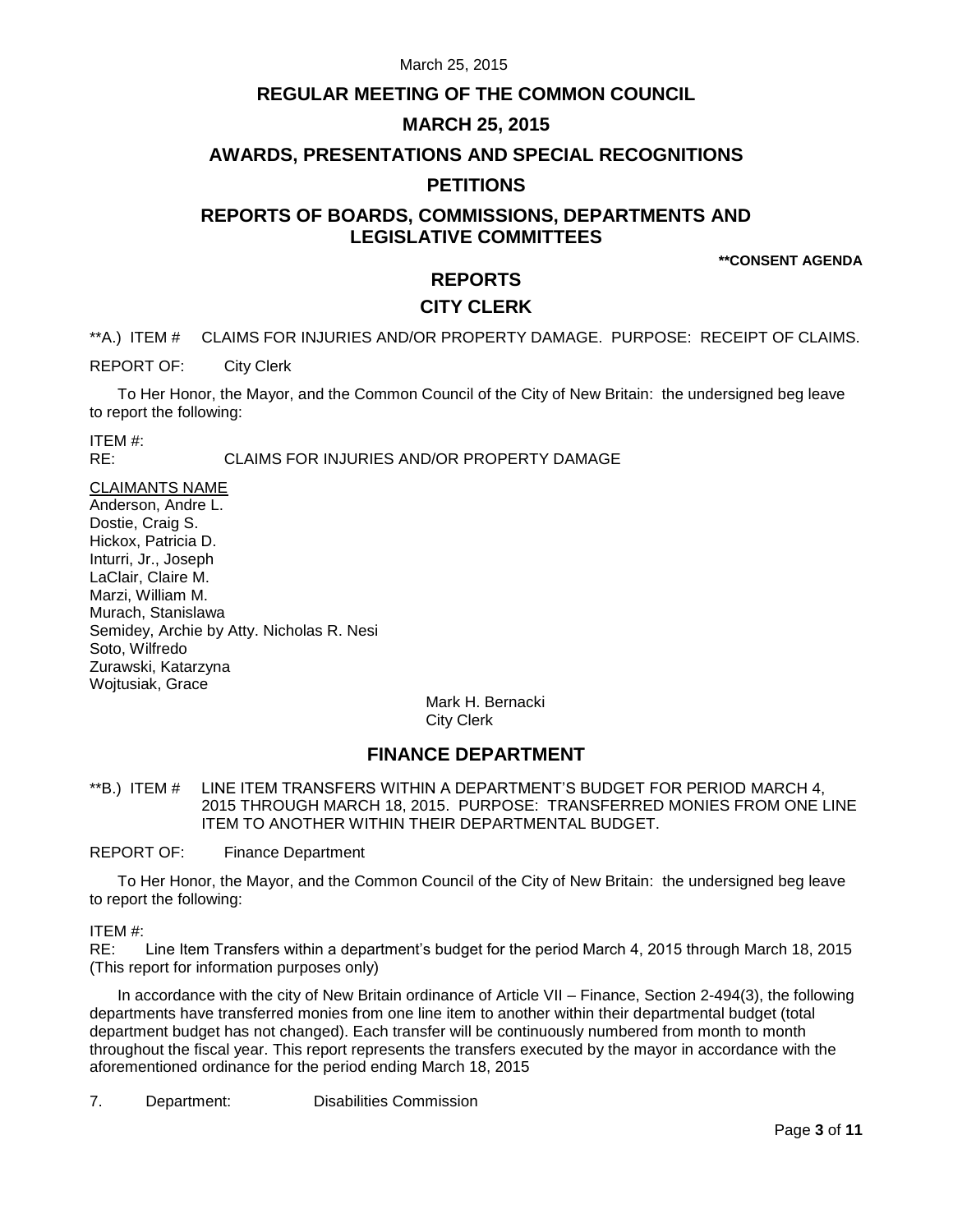| From:                     | 001523003-5121                          |                 | (Full Time Salaries)         |
|---------------------------|-----------------------------------------|-----------------|------------------------------|
| To:                       | 001523003-5122                          | \$182.00        | (Overtime)                   |
|                           | 001523003-5610                          | \$350.00        | (Postage, Copies, Scans)     |
|                           | 001523003-5659                          | \$8,468.00      | (Oper. Materials & Supplies) |
|                           | 001523003-5810                          | \$1,000.00      | (Dues, Fees, Memberships)    |
| Amount:                   | \$10,000.00                             |                 |                              |
| <b>Brief Description:</b> | Rebudget line items for fiscal year end |                 |                              |
|                           |                                         | Rebecca Salerni |                              |

Deputy Finance Director

#### **PURCHASING DEPARTMENT**

<span id="page-3-0"></span>\*\*C.) ITEM # PUBLIC BID NO. 3815. PURPOSE: IMPROVEMENTS OF THE STANLEY QUARTER PARK'S LOOP TRAIL FOR \$193,000 BASE BID TO PARAMOUNT CONSTRUCTION, LLC.

REPORT OF: Finance Dept., Purchasing Division

To Her Honor, the Mayor, and the Common Council of the City of New Britain: the undersigned beg leave to report the following:

ITEM #:

RE: Public Bid No. 3815, Stanley Quarter Park Improvements for the Public Works Department. DATE: March 25, 2015

Public Bid No. 3815 was solicited and received in accordance with the Purchasing Ordinances of the City of New Britain for the Stanley Quarter Park Improvements for the Public Works Department. Funding is available for this purchase within the Public Work Department's LOCIP Account Number, 2131500115-52083 Stanley Quarter Park Improvements.

Invitations to bid were solicited and the bid was duly advertised in the New Britain Herald and the Hartford Courant Newspapers, City and State of Connecticut's Department of Administration Services websites and mailed to forty-two (42) Construction Companies. The Purchasing Agent did not receive any letters from the Construction Companies on the mailing list who indicated they could not provide a response to the bid request. Responses were received as per attached.

The bids were reviewed for conformance to specifications by the Public Works Department, Engineering Division and the Purchasing Agent. Therefore the Director of Public Works is recommending that the bid be awarded only for the Base Bid, Improvements of the Stanley Quarter Park's Loop Trail to Paramount Construction, LLC of Newington CT, who submitted the lowest responsible Base Bid and met all of the bid specifications.

RESOLVED: That the Purchasing Agent is hereby authorized to issue a purchase order for \$193,000.00 and enter into a contract with Paramount Construction, LLC of Newington, CT for the Improvements of the Stanley Quarter Park's Loop Trail for the Public Works Department per the terms and specifications of Public Bid No. 3815.

#### Jack Pieper Purchasing Agent

#### <span id="page-3-1"></span>\*\*D.) ITEM # SOLE SOURCE PROVIDER. PURPOSE: PURCHASE OF BUSINESS CONTINUITY, DISASTER RECOVERY SOLUTION FOR \$27,063 FROM STONEFLY, INC.

#### REPORT OF: Finance Dept., Purchasing Division

To Her Honor, the Mayor, and the Common Council of the City of New Britain: the undersigned beg leave to report the following:

ITEM #:

RE: Business Continuity, Disaster Recovery Solution for the Information Technologies Department DATE: March 25, 2015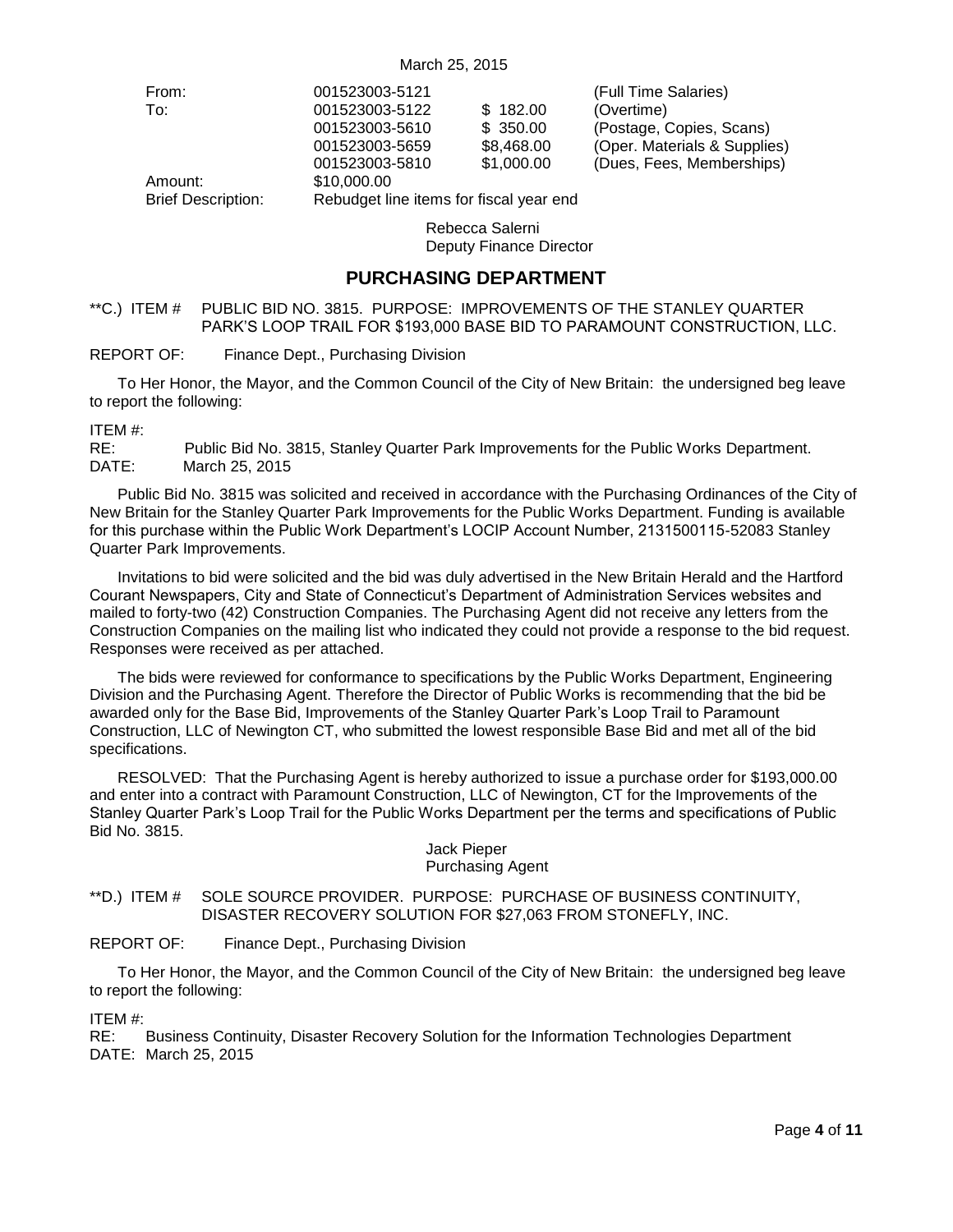In accordance with City Code of Ordinances, Chapter 2, Article VIII, Division 1, Section 2-531 a purchase order was requested by the Information Technologies Department for the purchase of Hardware to provide the city with a viable Business Continuity/Disaster Recovery Solution.

| <b>SUPPLIER</b> | SERVICE / PRODUCT                                                | QTY | UNIT PRICE   | TOTAL         |
|-----------------|------------------------------------------------------------------|-----|--------------|---------------|
| Stonefly, Inc.  | Stonefly DR365-1602 20TB Useable<br>Storage with RAID6+Hot Spare | 1   | \$21,357.00  | 21,357.00     |
| Hayward, CA     | 128GB System Memory                                              | 1   | \$1,272.00   | \$1,272.00    |
|                 | Microsoft Backup Agent Licenses                                  | 10  | \$1,799.00   | \$17,990.00   |
|                 | <b>Discount</b>                                                  | 10  | $-$1,799.00$ | $-$17,990.00$ |
|                 | <b>VMWare Backup Agent Licenses</b>                              | 3   | \$1,999.00   | \$5,997.00    |
|                 | Remote Installation, Configuration and<br>Training               |     | \$0.00       | \$0.00        |
|                 | <b>Discount</b>                                                  |     | $-$1,942.00$ | $-$1,942.00$  |
|                 | Shipping                                                         |     | \$379.00     | \$379.00      |
|                 | <b>Total Cost</b>                                                |     |              | \$27,063.00   |

The Information Technology Department has requested the purchase of a purpose-built hyper-converged infrastructure solution to consolidate all their server, storage, and backup systems into one easy to manage appliance. This device will enable City to provide an offsite all-in-one environment able to sustain operations in the event of a system failure or disaster. The Stonefly DR365 appliance provides a continuing offsite operations solution backing up the production environment.

Every backup is automatically converted into a Virtual Machine. These Virtual Machines can then be quickly spun up and hosted on the DR365 appliance. This device will provide the necessary business continuity protection for the City's production environment in the event of a system failure, repair, non-invasive compliance testing and disaster.

Stonefly, Inc. has been chosen after the IT Department did their due diligence researching based on requirements, storage, processing needs, and overall function and performance of their solution.

Stonefly, Inc. is an Original Equipment Manufacturer and only channel for purchase and therefore bid solicitation for the purchase of this hardware would not be beneficial to the City. Funding for this purchase is available in the Information Technologies Department's Capital Equipment, Account Number 0040700614- 57034, Data Infrastructure Improvement.

RESOLVED: The Purchasing Agent is hereby authorized to issue a purchase order for \$27,063.00 to Stonefly, Inc. of Hayward, CA for the purchase of the necessary Continuity of Operations Solution for New Britain and the Information Technologies Department.

> Jack Pieper Purchasing Agent

<span id="page-4-0"></span>\*\*E.) ITEM # ON-CALL ENGINEERING SERVICES. PURPOSE: ENGINEERING AND HYDRAULIC ANALYSIS OF THE WEST CANAL DISCHARGE PIPE AT THE SHUTTLE MEADOW RESERVOIR FOR \$19,650 TO COMPREHENSIVE ENVIRONMENTAL, INC.

REPORT OF: Finance Dept., Purchasing Div.

To Her Honor, the Mayor, and the Common Council of the City of New Britain: the undersigned beg leave to report the following:

#### ITEM #:

RE: On-Call Engineering Services DATE: March 25, 2015

The following on-call engineering project has been requisitioned following the award by the Common Council for on-call engineering contracts, Bid #3806, approved at its Regular Meeting of January 14, 2015. This project was presented and approved by the Water Commission at their March 10, 2015 meeting.

 Project Name: Engineering and Hydraulic Analysis of the West Canal Discharge Pipe at the Shuttle Meadow Reservoir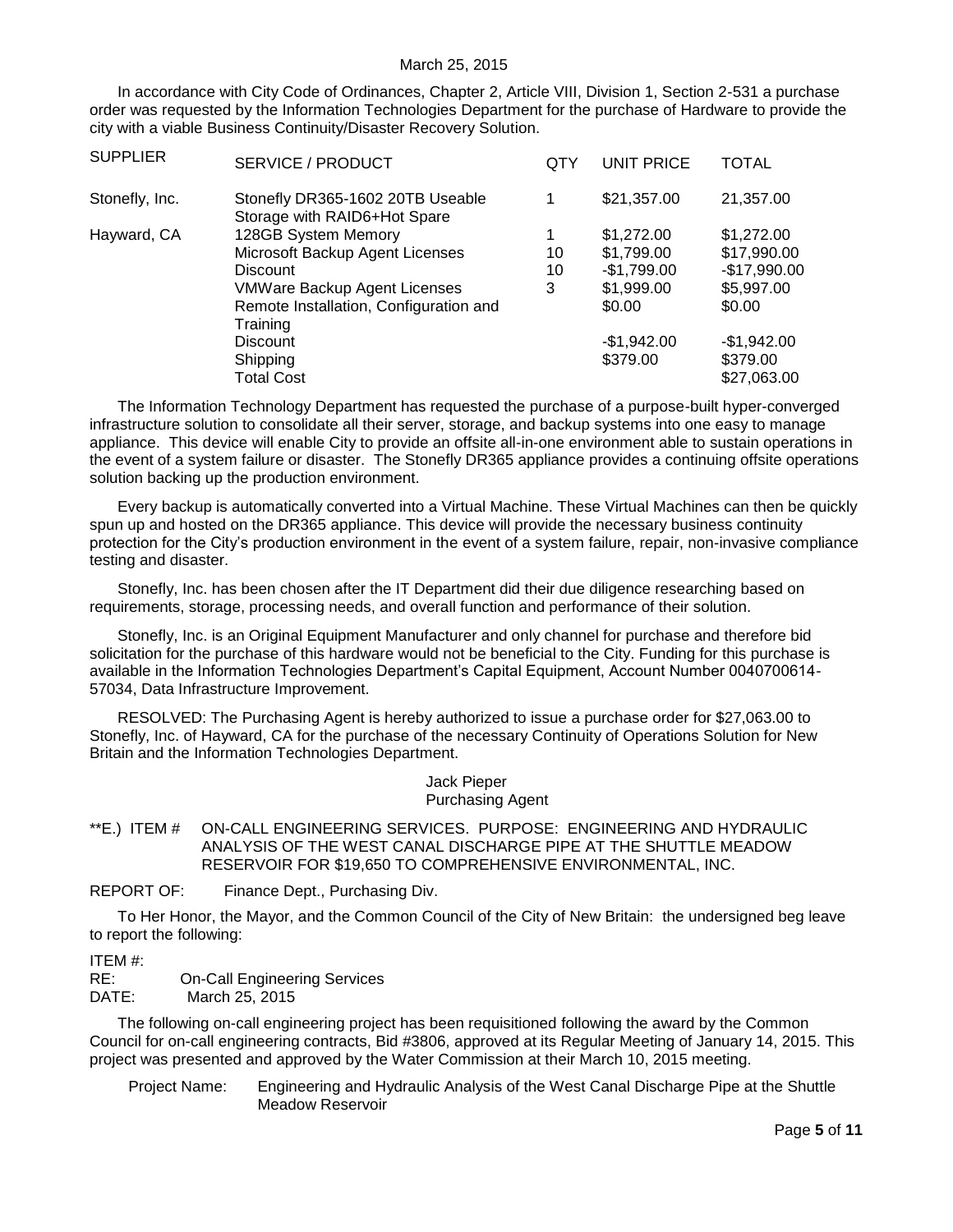| Vendor:       | Comprehensive Environmental, Inc.                                 |
|---------------|-------------------------------------------------------------------|
| Amount:       | \$19,650,00                                                       |
| Line Items:   | 9303501100-5331 Water Capital Improvements, Professional Services |
| Requested By: | <b>Public Works Department, Utilities Division</b>                |

Scope: Comprehensive Environmental, Inc. will conduct a level survey of the canal to determine its slope. This survey will help them to create a Hydraulic Analysis to determine the depth of flow and back water inundation of the canal. The canal directs water runoff from the watershed to the reservoir. This will help Comprehensive Environmental, Inc. to analyze the flow discharge of water and the feasibility of extending the existing pipeline. They will also perform a pump test of the Whitesbridge Pump Station to verify its flow and efficiency. Comprehensive Environmental, Inc. will summarize the findings in a brief report to the Utilities Division and provide a map showing the locations for the new pipe discharge. They will then meet with the Utilities Division to discuss their site inspections results, surveys, pump tests and the extension of existing pipe line in the canal.

RESOLVED: That the Purchasing Agent be and is hereby authorized to issue a Purchase Order for \$19,650.00 to Comprehensive Environmental, Inc. of New Britain, CT for the Engineering and Hydraulic Analysis of the West Canal Discharge Pipe at the Shuttle Meadow Reservoir.

> Jack Pieper Purchasing Agent

# **TAX DEPARTMENT**

<span id="page-5-0"></span>\*\*F.) ITEM # TAX ABATEMENTS, CORRECTIONS AND REFUNDS

REPORT OF: Tax Collector

To Her Honor, the Mayor, and the Common Council of the City of New Britain: the undersigned beg leave to report the following:

ITEM #:

RE: Tax Abatements, Corrections and Refunds

The Collector of Taxes has referred a list of tax abatements, corrections and refunds. Acceptance and adoption is respectfully recommended.

> Cheryl S. Blogoslawski Tax Collector

# **REPORTS RETURNED FROM COMMITTEE COMMITTEE ON LICENSES**

<span id="page-5-1"></span>\*\*G.) 33036 RECOMMENDATION FOR RESOLUTION 33036. PURPOSE: LICENSE TO BE ISSUED FOR PURPOSE OF CONDUCTING A BAZAAR/CARNIVAL.

REPORT OF: COMMITTEE ON LICENSES

To Her Honor, the Mayor, and the Common Council of the City of New Britain: the undersigned beg leave to report the following:

ITEM #:33036 RE: Saint John Paul II Catholic School Bazaar/Carnival

The Committee on Licenses, held a meeting on Monday, March 23, 2015, at 7:00 pm in the Council Chambers, voted to adopt and refer back to the Common Council with a favorable recommendation the following:

RESOLVED; by the Common Council of the City of New Britain that the Mayor be and is hereby authorized to issue to the Saint John Paul II Catholic School, said licenses as may be issued under Chapter 5, Section 5-15 through 5-22, of the Code of Ordinances for the period of June 18-20, 2015, for the purpose of conducting a bazaar/carnival on the Saint John Paul II Catholic School grounds, 221 Farmington Avenue, New Britain, Connecticut.

Alderman Adam Platosz, Chair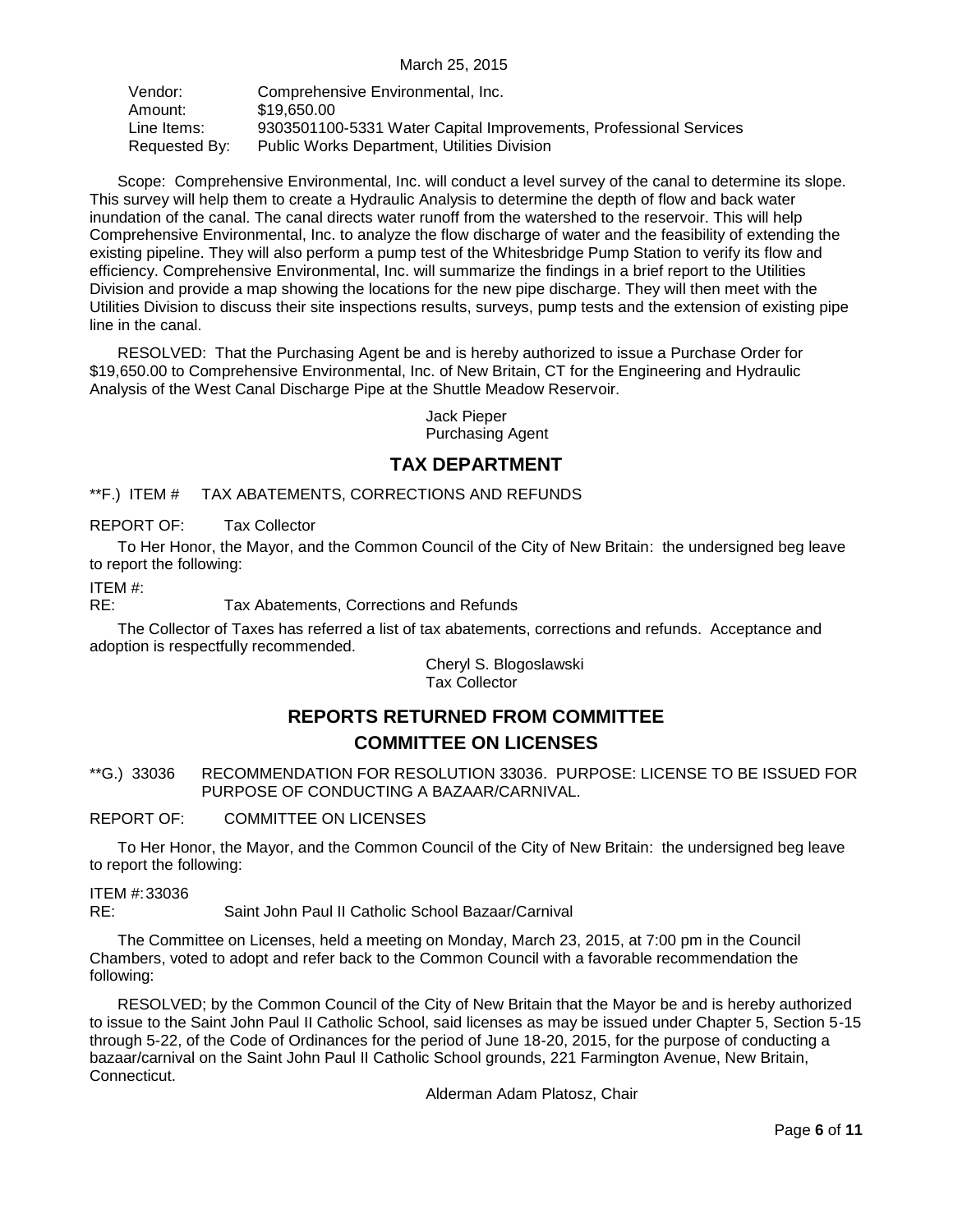### **CONSOLIDATED SUBCOMMITTEE**

#### <span id="page-6-0"></span>\*\*H.) 33022 RECOMMENDATION FOR RESOLUTION 33022. PURPOSE: AMEND CODE OF ORDINANCES TO INCREASE TIME ALLOWED FOR RUBBISH CONTAINER REMOVAL.

#### REPORT OF: CONSOLIDATED SUBCOMMITTEE

To Her Honor, the Mayor, and the Common Council of the City of New Britain: the undersigned beg leave to report the following:

ITEM #: 33022 RE:

The Consolidated Subcommittee held a regular meeting and public hearing on Thursday, March 19, 2015, at 7:00 PM in the Council Chambers, to which was referred the matter of item 33022, Amend Code of Ordinances to increase the time allowed for rubbish container removal. The Consolidated Subcommittee voted to accept and refer back to the Common Council with a favorable recommendation.

> Alderman Emmanuel Sanchez **Chair**

# **RESOLUTIONS RETURNED FROM COMMITTEE**

<span id="page-6-1"></span>1.) 33036 SAINT JOHN PAUL II CATHOLIC SCHOOL BAZAAR/CARNIVAL. PURPOSE: LICENSE TO BE ISSUED FOR PURPOSE OF CONDUCTING A BAZAAR/CARNIVAL. D. DEFRONZO, D. NAPLES, R. SMEDLEY

Item # RE: Saint John Paul II Catholic School Bazaar/Carnival

To Her Honor, the Mayor, and the Common Council of the City of New Britain: the undersigned beg leave to recommend the adoption of the following:

RESOLVED; by the Common Council of the City of New Britain that the Mayor be and is hereby authorized to issue to the Saint John Paul II Catholic School, said licenses as may be issued under Chapter 5, Section 5-15 through 5-22, of the Code of Ordinances for the period of June 18-20, 2015, for the purpose of conducting a bazaar/carnival on the Saint John Paul II Catholic School grounds, 221 Farmington Avenue, New Britain, Connecticut.

Alderman David DeFronzo Alderman Don Naples Alderman Robert Smedley

<span id="page-6-2"></span>2.) 33022 AMEND CODE OF ORDINANCES SEC. 11-6. PURPOSE: INCREASE TIME ALLOWED FOR RUBBISH CONTAINER REMOVAL FROM 12 HOURS TO 24 HOURS. D. NAPLES

Item # 33022 RE:

To Her Honor, the Mayor, and the Common Council of the City of New Britain: the undersigned beg leave to recommend the adoption of the following:

Resolution Summary: INTENT AND PURPOSE:

To revise Section 11-6 of the Code of Ordinances to provide for the Common Council of the City of New Britain to increase the time allowed for container removal.

BE IT ORDAINED BY THE COMMON COUNCIL OF THE CITY OF NEW BRITAIN that SECTION 11-6 of the Code of Ordinances, City of New Britain, be amended as follows: (inserted text appears in underline; deleted text appears in strikethrough; new sections begin with the word [new].

Sec. 11-6. Points of collection.

(a) For curbside collection, clean carts shall be placed at the curb at the appointed time for collection in accordance with guidelines established by the Department of Ppublic Wworks.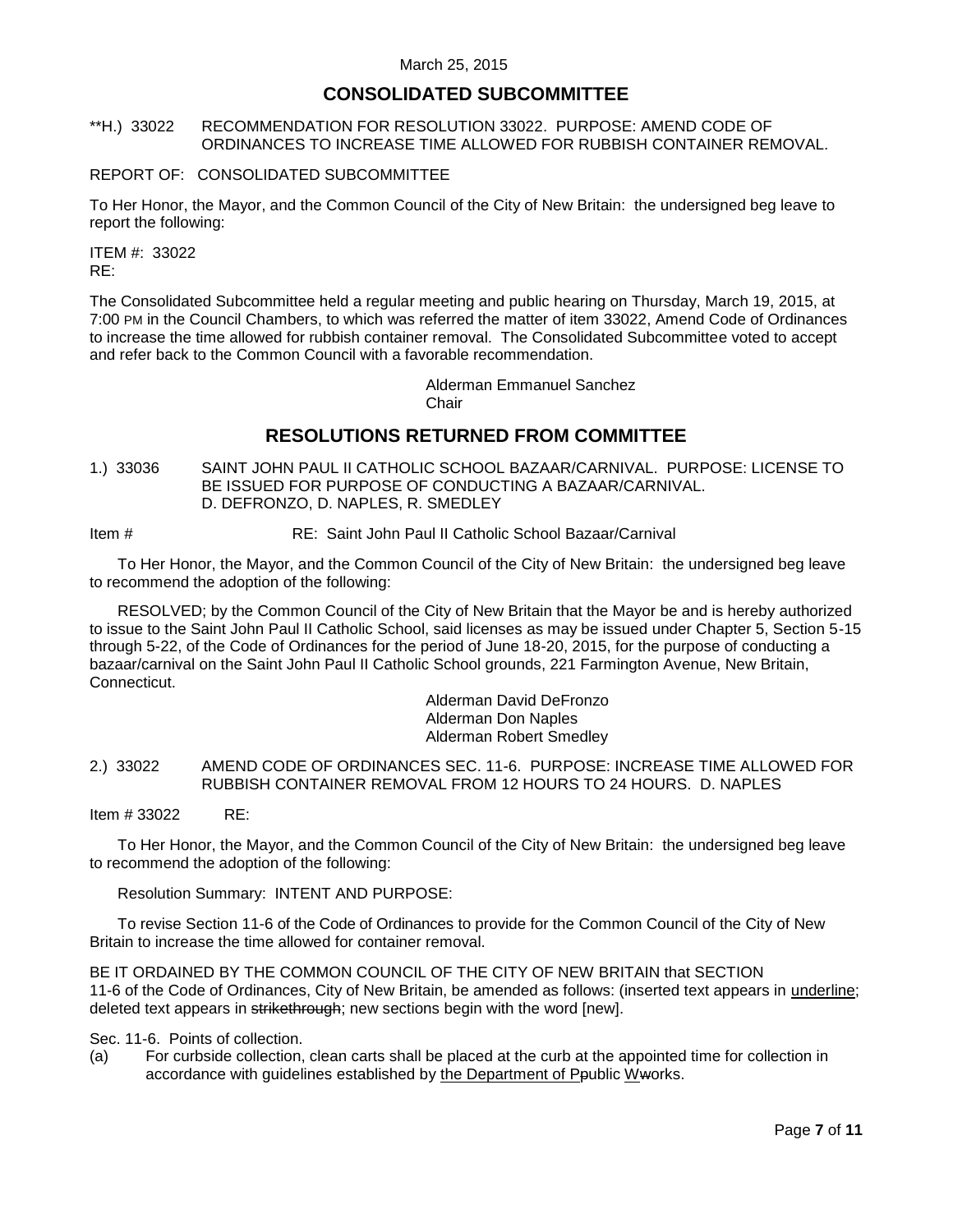- (b) No rubbish shall be placed at the curb earlier than 5:00 p.m. of the day prior to a scheduled pickup. All rubbish containers shall be removed from the sidewalk or curb within twelve (12) twenty-four (24) hours after collection.
- (c) Any person violating subsection (b) shall be fined ninety-nine dollars (\$99.00) for each such offense.

(Code 1970, § 18-6; Ord. of 3-85; Ord. of 5-85; No. 26824-1, 2-27-02; Res. No. 29580-2, 6-13-07)

Alderman Don Naples

# **NEW RESOLUTIONS**

- <span id="page-7-0"></span>3.) ITEM # GENERAL FUND – BUDGET AMENDMENT. PURPOSE: INCREASE GENERAL FUND PARKS, RECREATION AND COMMUNITY SERVICES DEPARTMENT'S WILLOW BROOK CONCESSIONAIRE/SPORTS COMPLEX REVENUE AND EXPENSES. S. BLACK, D. DEFRONZO, J. GIANTONIO, E. MAGNUSZEWSKI, D. SALERNO
- Item # RE: General Fund Budget Amendment Parks, Recreation & Community Services Department - \$23,500.00

To Her Honor, the Mayor, and the Common Council of the City of New Britain: the undersigned beg leave to recommend the adoption of the following:

Resolution Summary: PURPOSE: To increase the General Fund Parks, Recreation and Community Services Department's Willow Brook Concessionaire/Sports Complex revenue and expenses to accurately reflect added events after the 2015 fiscal year budget process.

WHEREAS, the City of New Britain has three stadiums in Willow Brook Park and are often requested to be sites for Local, State, Regional and National sports teams' games and tournaments; AND

WHEREAS, the Department also recruits such events to come to the City of New Britain as they are significant revenue generators for the City through ticket sales, parking fees, facility rental fees, concessions, sponsorship opportunities, etc.; AND

WHEREAS, examples of such events include: the US Bands New England Band Competition, Major League and International Soccer Matches, CIAC Sports State Playoffs and Championships, Music Concerts, Golden Stick Wiffleball National Championships, Irv Black Invitational Track Meet, Nutmeg State Games, USA Track and Field sanctioned meets, New England Intercollegiate Amateur Athletic Association Outdoor Track and Field Championships and others, AND

WHEREAS, the department projects collecting revenues in excess of the \$23,500.00 for the general fund; AND

WHEREAS, other revenue generating events like these added this fiscal year include the CIAC State Championship games for both Boys and Girls Soccer, Football, and Track and Field, NOW THEREFORE BE IT

RESOLVED, that a budget amendment to the General Fund be made as follows:

| Increase Revenue:<br>001420001-4418<br>001420001-4420 | <b>Willow Brook Concessions</b><br>Stadium Parking                              | \$21,000.00<br>\$2,500.00                              |
|-------------------------------------------------------|---------------------------------------------------------------------------------|--------------------------------------------------------|
| Increase Expenditure:                                 | <b>Part Time Salaries</b>                                                       | \$8,500.00                                             |
| 001420002-5124<br>001420002-5540                      | Advertising/Printing                                                            | \$2,500.00                                             |
| 001420002-5659                                        | <b>Operating Materials &amp; Supplies</b>                                       | \$12,500.00                                            |
|                                                       | TOTAL                                                                           | \$23,500.00                                            |
|                                                       | Alderwoman Shirley Black<br>Alderman Jamie Giantonio<br>Alderman Daniel Salerno | Alderman David DeFronzo<br>Alderwoman Eva Magnuszewski |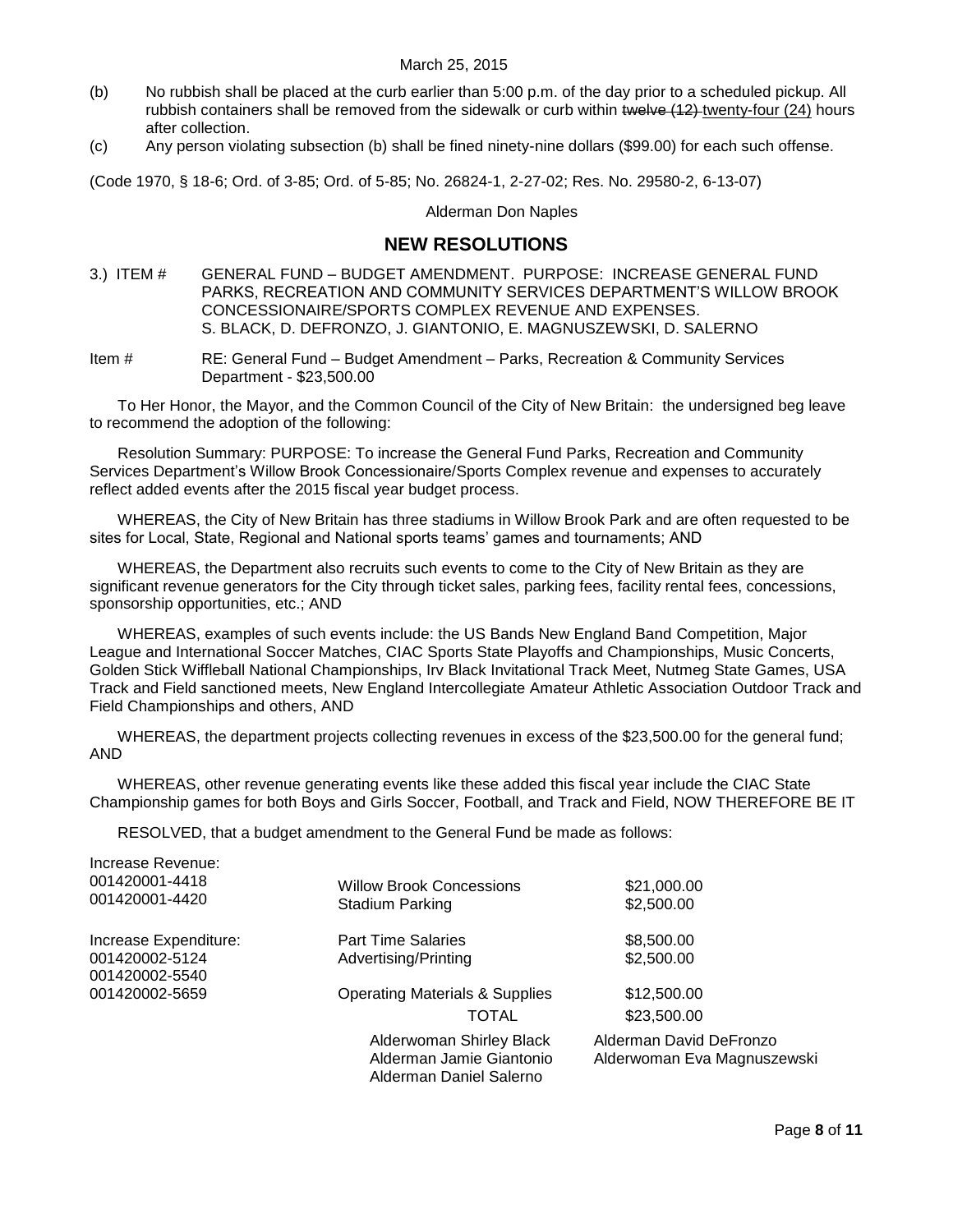#### <span id="page-8-0"></span>4.) ITEM # BUDGET AMENDMENT. PURPOSE: AMEND EXPENDITURE AND REVENUE ACCOUNTS FOR PARKS AND RECREATION DEPARTMENT'S DONATIONS ACCOUNT. S. BLACK, D. DEFRONZO, J. GIANTONIO, E. MAGNUSZEWSKI, D. SALERNO

Item # RE: Donations Account Budget Amendment Parks, Recreation and Community Services Department 2014-2015

To Her Honor, the Mayor, and the Common Council of the City of New Britain: the undersigned beg leave to recommend the adoption of the following:

Resolution Summary: PURPOSE: To amend expenditure and revenue accounts for the Parks and Recreation Department's Donations Account. The Parks and Recreation Department often receives financial donations from individuals, organizations, businesses, civic groups, etc. These generous contributions often are donated for very specific projects and/or programs that can run over multiple fiscal years. There are also instances in which the donator does not give an exact purpose for the contribution but leaves that decision to Parks and Recreation administrators. The Parks and Recreation Department also coordinates fundraisers in which money raised is divided up amongst several organizations. This account allows the Department to disperse these funds in the manner in which they were intended.

Whereas, the New Britain Parks and Recreation Department is always seeking new and alternative funding to run programs, improve facilities and provide financial assistance as needed, and

Whereas, many individuals, civic groups, businesses, private organizations, and others make cash donations to the Parks and Recreation Department for many reasons, and

Whereas, some examples of these programs and or projects include but are not limited to the Annual Fishing Derby, Friends of Walnut Hill Park Recognition Garden, Nutmeg State Games, programming scholarships for the underprivileged and persons with disabilities, Fitness trails at Walnut Hill and Stanley Quarter Parks, the Benefits are Endless Freedom Room, and special event sponsorships, and

Whereas, in fiscal year 2014-15, the Department has been very fortunate to receive several of these donations which now require the proper expenditures to run the sponsored programs and facility improvements, for example: additional repairs at the Walnut Hill Park Darius Miller Band Shell; USTA Tennis programming and repairs to the Walnut Hill World War I monument, NOW THEREFORE BE IT

RESOLVED, the Finance Department amend the appropriate revenue and expense line items as follows:

| Revenue             |                              | <b>Original Budget</b> | Amended Budget          |
|---------------------|------------------------------|------------------------|-------------------------|
| 283420111-4512      | <b>Donations</b>             | \$<br>80,000.00        | \$160,000.00            |
| <b>Expenditures</b> |                              |                        |                         |
| 283420111-5122      | Overtime                     | \$<br>0.00             | \$2,000.00              |
| 283420111-5124      | Part-time salaries           | \$<br>30,000.00        | \$35,000.00             |
| 283420111-5331      | <b>Professional Services</b> | \$<br>0.00             | \$5,000.00              |
| 283420111-5436      | Equip Maint. & repair        | \$<br>5,000.00         | \$5,000.00              |
| 283420111-5440      | Rentals/supplies Equip       | \$<br>25,000.00        | \$50,000.00             |
| 283420111-5454      | Construction contracts       | \$<br>0.00             | \$25,000.00             |
| 283420111-5540      | Advertising                  | \$<br>5,000.00         | \$8,000.00              |
| 283420111-5659      | Materials/supplies           | \$<br>15,000.00        | \$30,000.00             |
|                     | Alderwoman Shirley Black     |                        | Alderman David DeFronzo |
|                     |                              |                        |                         |

Alderman Daniel Salerno

Alderman Jaime Giantonio Alderwoman Eva Magnuszewski

<span id="page-8-1"></span>5.) ITEM # BUDGET AMENDMENT. PURPOSE: AMEND EXPENDITURE AND REVENUE ACCOUNTS FOR PARKS AND RECREATION AND COMMUNITY SERVICE DEPARTMENT'S PARK SECURITY ACCOUNT. S. BLACK, D. DEFRONZO, J. GIANTONIO, E. MAGNUSZEWSKI, D. SALERNO

Item # RE: Park Security Account – Budget Revision

To Her Honor, the Mayor, and the Common Council of the City of New Britain: the undersigned beg leave to recommend the adoption of the following: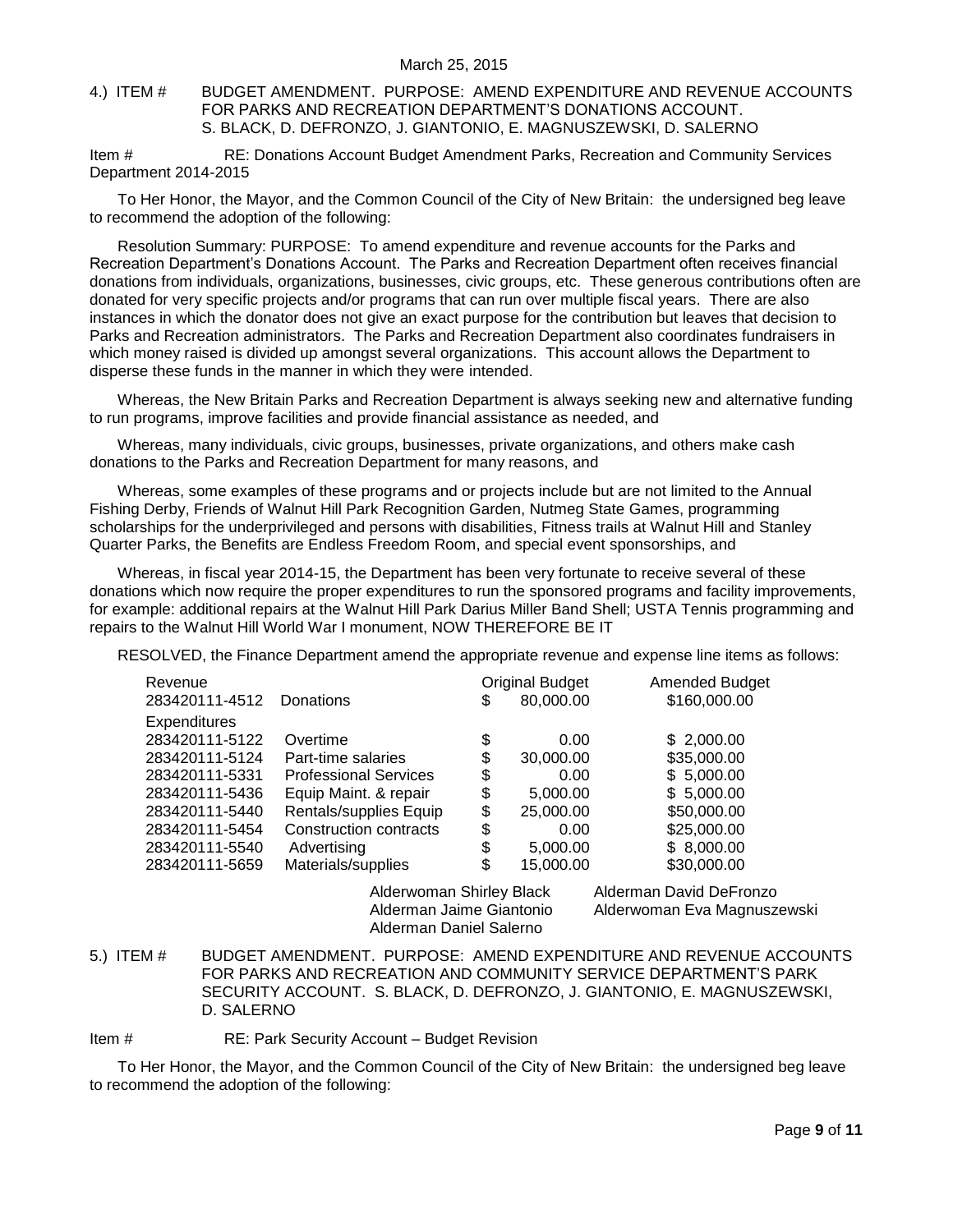Resolution Summary: PURPOSE: To amend the expenditure and revenue accounts for the Parks, Recreation and Community Service Department's Park Security Account. This account uses revenues from the cell tower at Chesley Park to pay for park security and policing expenses including security cameras and related computer hardware and software, monthly monitoring fees, police overtime assignments, lighting, and other security related items. This revision is required to more accurately reflect this fiscal year's revenue and expenditures.

Whereas, The Parks, Recreation and Community Services Department's Park Security Account was setup using revenues generated from the cell tower at Chesley Park via Resolution number 28087-2, and

Whereas, this account is used for such security related items as cameras, alarms, lighting, police assignments, monthly monitoring fees, and more, and

Whereas, The Department has been successful, in cooperation with the New Britain Police Department, in identifying and deterring illegal activities throughout the Park System, AND

Whereas, there are still several park locations that require security systems in order to further prevent vandalism, theft, illegal dumping, and other illegal activities, NOW THEREFORE BE IT

RESOLVED, that the Parks, Recreation and Community Services Department's Park Security Account be revised as follows:

| Revenue             | <b>Budget</b>                            |                          |          |
|---------------------|------------------------------------------|--------------------------|----------|
| 203419101-4408      | <b>Cell Tower Revenue</b>                | \$65,000.00              |          |
| <b>Expenditures</b> |                                          |                          |          |
| 203419101-5440      | Contractual/leasing                      | \$10,000.00              |          |
| 203419101-5454      | <b>Construction Contracts</b>            | \$25,000.00              |          |
| 203419101-5659      | <b>Operating Material &amp; Supplies</b> | \$15,000.00              |          |
| 203419101-5740      | Misc. Equipment                          | \$15,000.00              |          |
|                     | Total                                    | \$65,000.00              |          |
|                     |                                          | Alderwaman Chirloy Plack | Aldormon |

Alderman Daniel Salerno

Alderwoman Shirley Black Alderman David DeFronzo Alderman Jaime Giantonio Alderwoman Eva Magnuszewski

<span id="page-9-0"></span>6.) ITEM # PUBLIC BID NO. 3817. PURPOSE: STANLEY GOLF COURSE SOD REPLACEMENT POTENTIAL CONTRACTS WITH YARD GROUP LANDSCAPING, STONEHEDGE LANDSCAPING, WINDING BROOK TURF FARM AND TUCKAHOE TURF FARM NOT TO EXCEED \$600,000. S. BLACK, D. DEFRONZO, J. GIANTONIO, E. MAGNUSZEWSKI, D. SALERNO

Item # RE: Public Bid No. 3817 Stanley Golf Course Sod Replacement

To Her Honor, the Mayor, and the Common Council of the City of New Britain: the undersigned beg leave to recommend the adoption of the following:

Resolution Summary: PURPOSE: To enable Stanley Golf Course staff and contractors to strip sod, install new sod, and to hydro seed in out of the way areas in order to complete the entire renovation of Stanley Golf Course.

WHEREAS, Public Bid No. 3817 was solicited and received in accordance with the Purchasing Ordinances of the City of New Britain for Stanley Golf Course Sod Replacement; AND

WHEREAS, Invitations to bid were solicited and the bid was duly advertised in the New Britain Herald Newspaper, the City and State of Connecticut's Department of Administration Services websites and mailed to 9 sod companies. The Purchasing Agent did not receive any letters from Sod Companies on the mailing list who indicated that they could not respond to the bid request. One Company withdrew their bid due to their error in pricing and another Company withdrew because they could not receive bonding in a timely manner; AND

WHEREAS, the bids were reviewed for conformance to specifications by the Stanley Golf Course and Parks, Recreation and Community Services Department's Administration and the Purchasing Agent; AND